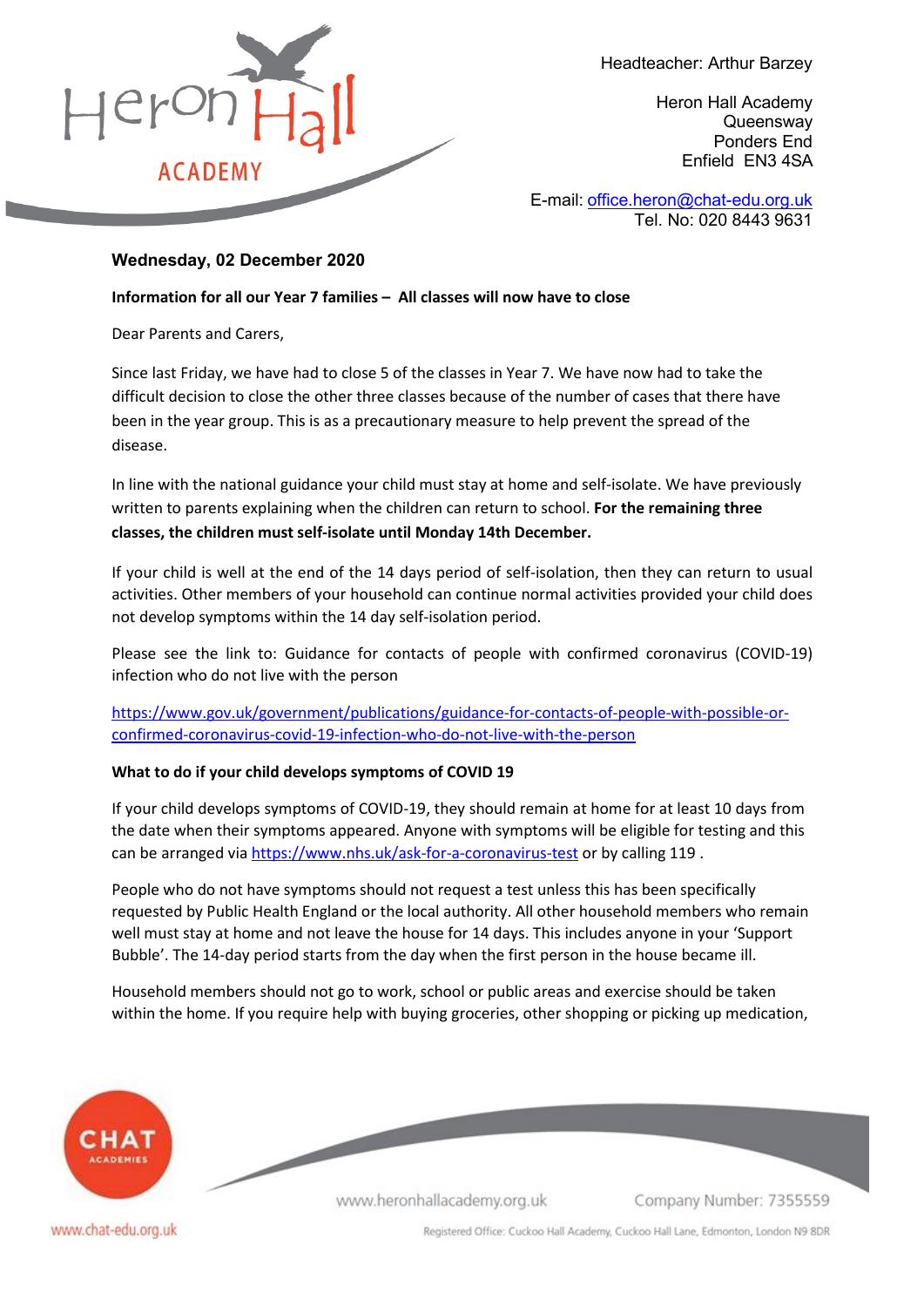or walking a dog, you should ask friends or family. Alternatively, you can order your shopping online and medication by phone or online.

Household members staying at home for 14 days will greatly reduce the overall amount of infection the household could pass on to others in the community

If you are able can, move any vulnerable individuals (such as the elderly and those with underlying health conditions) out of your home, to stay with friends or family for the duration of the home isolation period

Please see the link to the PHE 'Stay at Home' Guidance:

[https://www.gov.uk/government/publications/covid-19-stay-at-home-guidance/stay-at-home](https://www.gov.uk/government/publications/covid-19-stay-at-home-guidance/stay-at-home-guidance-for-households-with-possible-coronavirus-covid-19-infection)[guidance-for-households-with-possible-coronavirus-covid-19-infection](https://www.gov.uk/government/publications/covid-19-stay-at-home-guidance/stay-at-home-guidance-for-households-with-possible-coronavirus-covid-19-infection)

### **COVID-19 Symptoms**

If your child is well now, they do not need any specific treatment. However, you should be vigilant for any symptoms of COVID-19 infection and where these are observed seek a test.

The common symptoms of COVID-19 are:

- a high temperature, and/or
- a new continuous cough
- loss of sense of taste or smell

If you, or anyone in your family, has these symptoms now or in the future, arrange to have a test as soon as possible, stay at home for 10 days from when your symptoms started, even if you are mildly unwell. All other members of your household will need to self-isolate for 14 days. This is to protect others in your community. Do not go to a GP surgery, pharmacy or hospital. If you or your child become very unwell, then contact NHS 111 for advice.

Testing for people with symptoms is available and more information can be found here:

<https://www.gov.uk/get-coronavirus-test>

### **Precautions**

- There are things you can do to avoid catching or spreading coronavirus
- Wash your hands with soap and water often do this for at least 20 seconds
- When you leave your home, always wash your hands when you return
- Use hand sanitiser gel if soap and water are not available
- Cover your mouth and nose with a tissue or your sleeve (not your hands) when you cough or sneeze
- Put used tissues in the bin immediately and wash your hands afterwards

Try to avoid close contact with people who are unwell



www.heronhallacademy.org.uk

Company Number: 7355559

Registered Office: Cuckoo Hall Academy, Cuckoo Hall Lane, Edmonton, London N9 8DR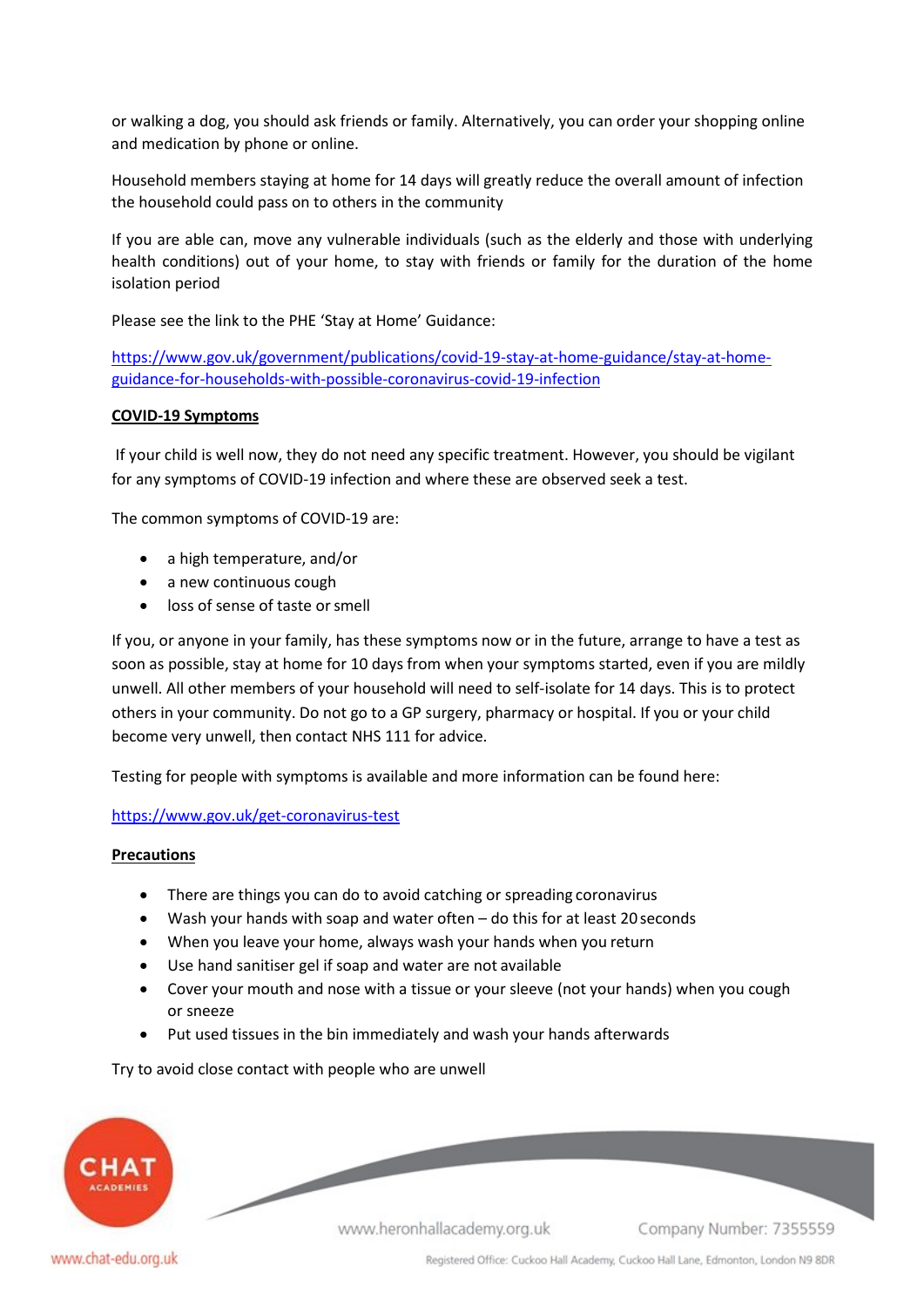#### **Online Learning During this Period**

We will revert to online learning for these students during this period. Students should continue to follow their timetable during this time and will use Google Classroom to access their learning. They need to use the following steps to continue their learning during this time:

- 1. Students should log onto Google Classroom for their specific subject at their lessontime.
- 2. Students should click on the link for Google Meets. Please see below for an example ofthis.



- 3. Students should wait for the teacher to invite them to join and listen to any instructions given. Teachers will deliver a 15 to 20-minute live introduction to the lesson to ensure that students are confident in their understanding.
- 4. Students should complete the work set on Google Classroom either in their books or directly on Google Classroom as instructed.

Keeping our children and families, staff and local community safe is our priority. It is vital that we follow government guidance and the advice from the local Public Health England Health Protection Team. We realise that you may have questions about the situation; if this is the case, please emai[l office.heron@chat-edu.org.uk. P](mailto:office.heron@chat-edu.org.uk)lease note that we will not be able to discuss any details relating to the individual case but will do our best to answer any general questions that you may have as promptly as we can.

I will continue to update you as appropriate.

Mr. A. Barzey Head Teacher Heron Hall Academy



www.heronhallacademy.org.uk

Company Number: 7355559

www.chat-edu.org.uk

Registered Office: Cuckoo Hall Academy, Cuckoo Hall Lane, Edmonton, London N9 8DR